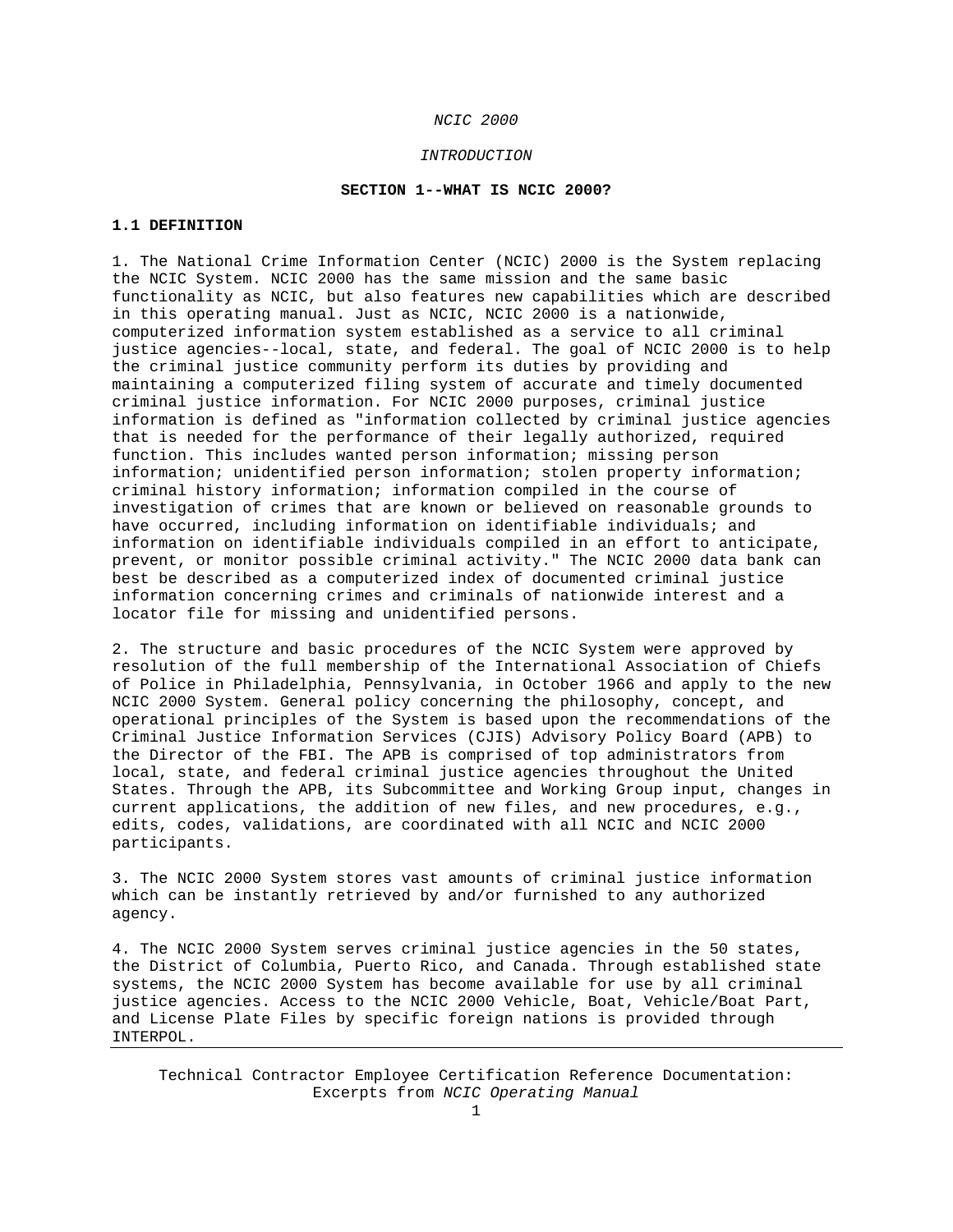### **1.2 DATA AND PROBABLE CAUSE**

1. An NCIC 2000 hit alone is not probable cause to arrest, but indicates that a stolen property report, missing person report, or warrant, etc. may have been filed. A hit is only one element comprising sufficient legal grounds for probable cause to arrest.

2. Correct NCIC 2000 procedure requires the agency which placed the record in file be contacted by the inquiring agency to confirm that the data are accurate and up-to- date. In some circumstances, the hit confirmed with the originating agency may be the major or only element necessary to detain or make an arrest. For instance, a confirmation of an outstanding warrant on an individual or a hit confirmed on a stolen vehicle or stolen property in a timeframe very close to the time of an actual theft would likely support an arrest decision. The confirmation of a hit on a person file record, regardless of how long it had been in the System, would be enough cause to take appropriate action. However, when attempting to recover the stolen property record that had been in the System one or two years, the officer would need not only the element of the hit but also additional facts adding up to probable cause. For instance, a hit on a record two years after a vehicle was stolen would in itself be inadequate probable cause for an arrest, since it would be possible or even probable the vehicle was then in the possession of an innocent purchaser rather than the original thief. To make an arrest under these circumstances, the officer would need not only the element of the hit but also additional facts adding up to probable cause. A hit confirmed with the originating agency can be adequate grounds to recover stolen property, return a missing person, arrest a fugitive, or charge a subject with violation of a protection order.

3. Files, such as the Violent Gang and Terrorist Organization, Convicted Person on Supervised Release, Convicted Sexual Offender Registry, Protection Order, and US Secret Service Protective, do not require hit confirmation and are designed to provide law enforcement officers with adequate warning regarding individuals who have had involvement in criminal activities or are known to represent potential danger to the public.

## **1.3 RESPONSIBILITY FOR RECORDS**

1. NCIC 2000 records must be kept accurate and up-to-date. Agencies that enter records in the NCIC 2000 System are responsible for their accuracy, timeliness, and completeness. To facilitate compliance with hit confirmation requirements, the originating agency must be available 24 hours a day to confirm its record entries. Nonterminal agencies must sign a "Holder of the Record" agreement with a 24-hour agency delineating the responsibility for hit confirmation. Originating agencies that are not available 24 hours must place instructions for after-hour hit confirmation, e.g. a 24-hour contact telephone number or an Originating Agency Identifier (ORI) in the Miscellaneous Field.

2. Stringent administrative procedures and controls to ensure that accurate data are entered in computerized criminal justice information systems are important. An officer's evaluation of the information contained in a hit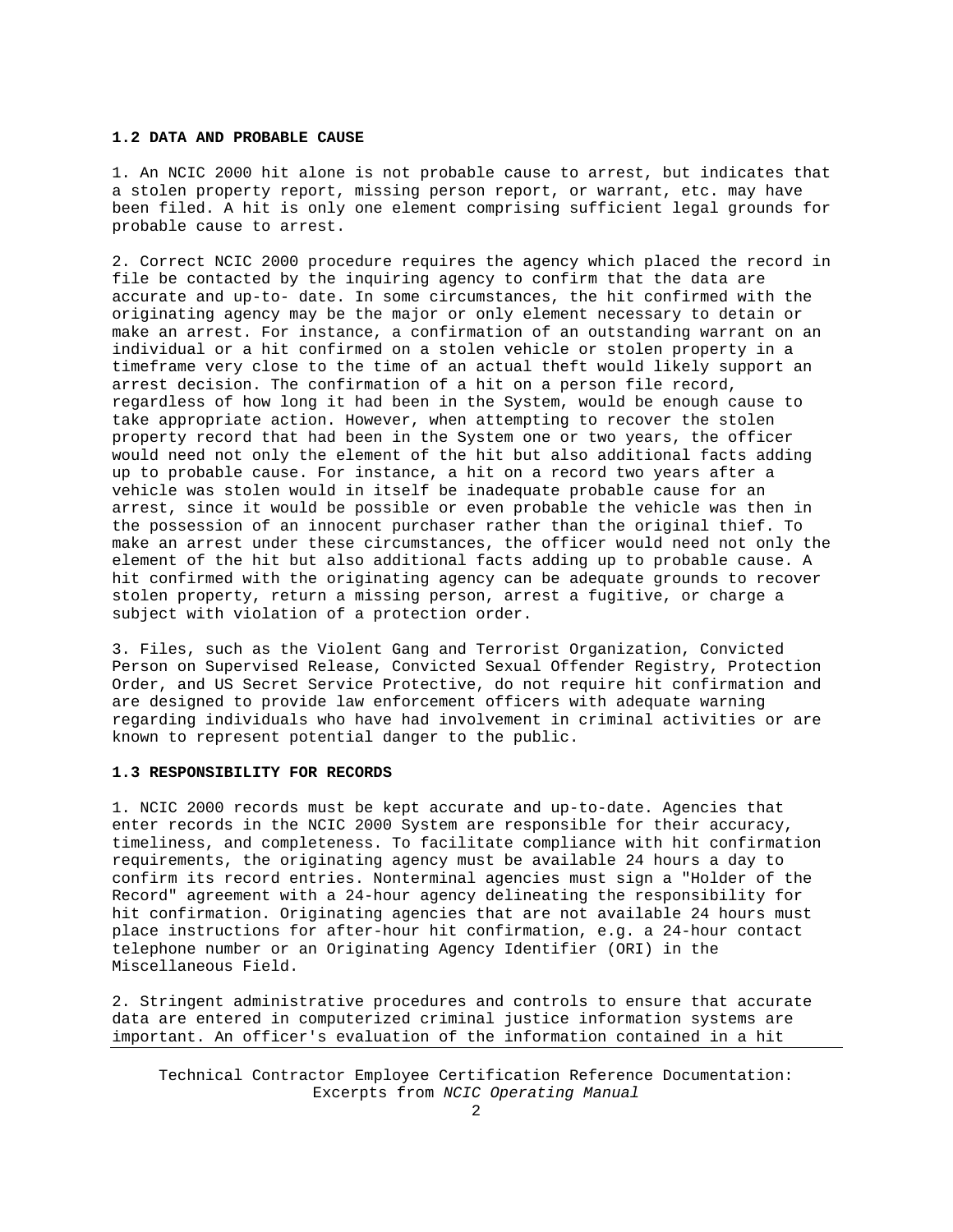response is just as important as keeping the information accurate, timely, and complete. Combining stringent administrative controls with proper evaluation by the officer receiving the hit can prevent lost court cases, civil liability suits, false arrests, and criminal charges against the law enforcement officer.

3. The FBI, as manager of the NCIC 2000 System, helps maintain the integrity of the System through: 1. Automatic computer edits which reject records with certain common types of errors in data; 2. Automatic purging of records after they are on file for a prescribed period of time; 3. Quality control checks by FBI personnel; and, 4. Distribution of records to be validated. (Details concerning quality control and validation procedures appear in Section 3 of this Introduction.)

4. The NCIC 2000 System makes centralized crime data immediately available to the criminal justice community. The success of the System depends upon the extent to which patrol officers, investigators, judges, prosecutors, corrections officers, and other criminal justice agency officials intelligently use it in day-to-day operations.

5. This manual contains instructions designed to guide participants in using the NCIC 2000 System. No system can be expected to produce results unless it is properly used. The standards and procedures set forth should be strictly followed as every exception tends to degrade the System and the integrity of the data stored in the System.

6. All inquiries regarding the NCIC 2000 System should be addressed to the FBI, CJIS Division, Attention: NCIC 2000, Module E-3, 1000 Custer Hollow Road, Clarksburg, West Virginia 26306-0153.

### **1.4 SYSTEM DESCRIPTION**

1. System participants include local, state, and federal criminal justice agencies throughout the United States, Puerto Rico, and Canada.

2. Most records are placed directly into the NCIC 2000 System by an originating agency (agency holding warrant, missing person report, or theft report; registration information on convicted sexual offender, convicted person on supervised release, etc.), through a control terminal tied into the network. Entries for the Originating Agency Identifier (ORI) File are made by FBI CJIS staff. Records for fugitives wanted by foreign countries are entered either by the Royal Canadian Mounted Police or the U.S. National Central Bureau, INTERPOL. U.S. Secret Service Protective File records are entered by that agency. Records on deported felons are entered by the Immigration and Naturalization Service. Interstate Identification Index (III) records are placed on file by the FBI based on fingerprint cards submitted by the states. The records entered must meet the criteria established for the particular type of record involved. Inquiries must contain prescribed identifying data.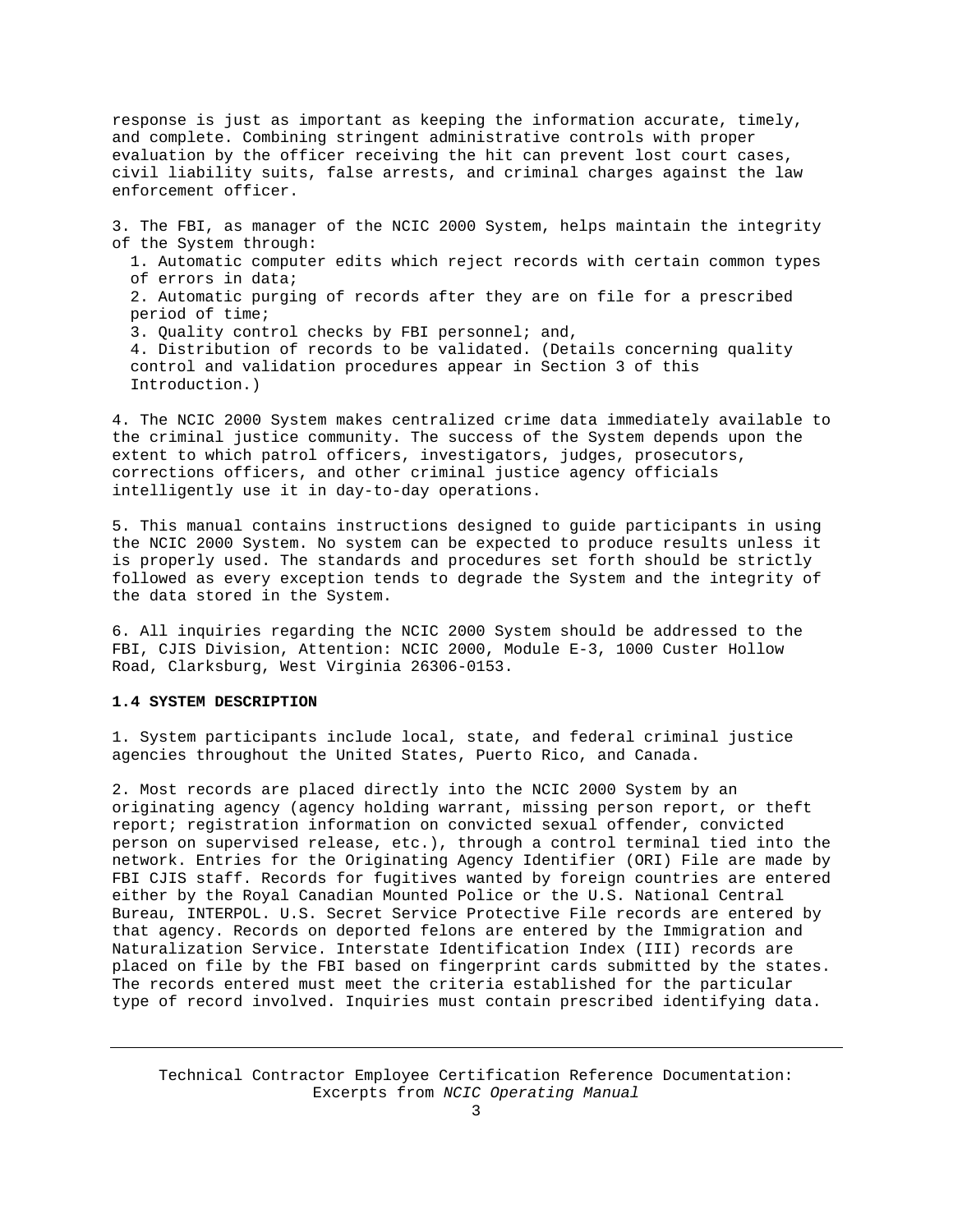3. NCIC 2000 provides virtually uninterrupted operation 24 hours a day, 7 days a week. Communication lines and associated costs from the NCIC 2000 computer to the control terminals are borne by the FBI.

4. The FBI NCIC 2000 computer equipment can interface with control terminal equipment manufactured by many of the major computer firms. System participants are not required to use the same make computer equipment as that used by the FBI. The only requirement is that terminal equipment be able to communicate with either 8 level ASCII Bisynchronous computer to computer (BiSync), Transmission Control Protocol/Internet Protocol (TCP/IP), or IBM System Network Architecture (SNA) protocol.

## **1.5 POLICY**

1. The CJIS APB recommends general policy to the FBI with respect to the philosophy, concept, and operational principles of the NCIC 2000 System. In its deliberations, the APB places particular emphasis on the continued compatibility of NCIC 2000 and state systems; System security; and rules, regulations, and procedures to maintain the integrity of NCIC 2000 records.

2. The CJIS Advisory Process is composed of two major components, the CJIS APB and the CJIS Working Groups. The APB is responsible for reviewing policy issues and appropriate technical and operational issues related to the programs administered by the FBI CJIS Division and, thereafter, for making appropriate recommendations to the FBI Director. The 32-member CJIS APB is composed of the following:

1. Twenty criminal justice agency representatives who are selected by the CJIS Working Groups and appointed by the FBI Director. (Twelve are statelevel agency representatives, and eight are local-level agency representatives.)

2. Three individuals who are selected and appointed by the FBI Director and represent the judicial, the prosecutorial, and correctional sector of the criminal justice community.

3. Eight individuals who represent professional associations including the International Association of Chiefs of Police, National Sheriffs' Association, National District Attorneys' Association, American Probation and Parole Association, Major Cities Chiefs' Association, the Major County Sheriffs' Association, American Society of Crime Laboratory Directors, and one executive level representative from a national professional association representing the courts or court administration.

4. The Chairman of the CJIS Federal Working Group.

3. A Federal Working Group and four regional Working Groups were established to recommend policy and procedures for the programs administered by the FBI CJIS Division. These Working Groups are also responsible for the review of operational and technical issues related to the operation of or policy for these programs. The Working Groups make appropriate recommendations to the CJIS APB.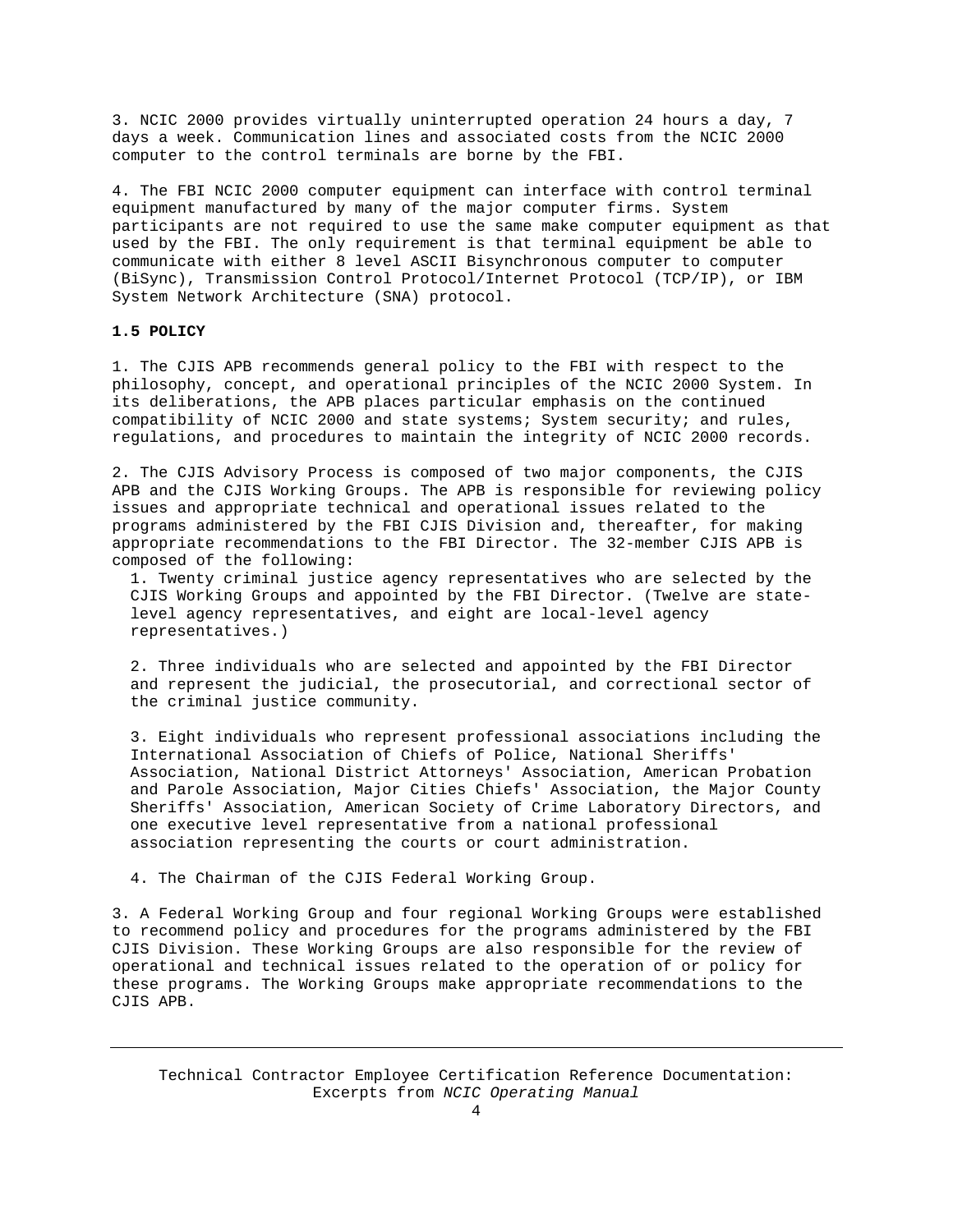4. To gain insight and direction into specific program-related issues, the APB receives input from standing Subcommittees. These are the NCIC, Identification Services, Sanctions, Security and Access, and Uniform Crime Reporting Subcommittees.

#### **1.6 SYSTEM SECURITY**

1. There is no federal legal or policy prohibition against dissemination of information contained in NCIC 2000 files. If no state/local law or policy prohibition exists, authorized indirect dissemination of NCIC 2000/III records is discretionary with the Control Terminal Agency (CTA). Such information may be withheld because of criminal justice priorities, budgetary limitations, or other reasons determined by the CTA to be legitimate.

2. An agency participating in the NCIC 2000 System as a CTA must assume responsibility for and enforce System security with regard to all other agencies which it, in turn, services. The responsibilities of NCIC 2000 CTAs are outlined in Section 4 of this Introduction.

3. The FBI uses hardware and software controls to help ensure System security. However, final responsibility for the maintenance of the security and confidentiality of criminal justice information rests with the individual agencies participating in the NCIC 2000 System. Further information regarding System security can be obtained from the CJIS Security Policy.

4. All state and local agencies participating in the NCIC 2000 System III File are required to adhere to the security guidelines as set forth in the publication, *NCIC: Computerized Criminal History Program Background, Concept and Policy*, and in Subparts A and C of the United States Department of Justice Regulations governing the dissemination of criminal records and criminal history information (Regulations) published in the *Federal Register* on May 20, 1975, and August 7, 1976 (Title 28, Code of Federal Regulations, Part 20). Copies of these documents may be obtained from the FBI CJIS Division, 1000 Custer Hollow Road, Clarksburg, West Virginia 26306. Additional guidelines for state III Files appear in the Regulations published in the *Federal Register* on March 19, 1976. Additional security guidelines can be found in the CJIS Security Policy.

5. The data stored in the NCIC 2000 System and the III File are documented criminal justice information and must be protected to ensure correct, legal, and efficient dissemination and use. It is incumbent upon an agency operating an NCIC 2000 terminal to implement the necessary procedures to make that terminal secure from any unauthorized use. Any departure from this responsibility warrants the removal of the offending terminal from further NCIC 2000 participation.

6. Information can be obtained from NCIC 2000 and the III File both directly and indirectly. Direct access is terminal access and dissemination within that terminal agency. Indirect access is nonterminal access outside of an agency with direct access.

7. The individual receiving a request for criminal justice information must ensure that the person requesting the information is authorized to receive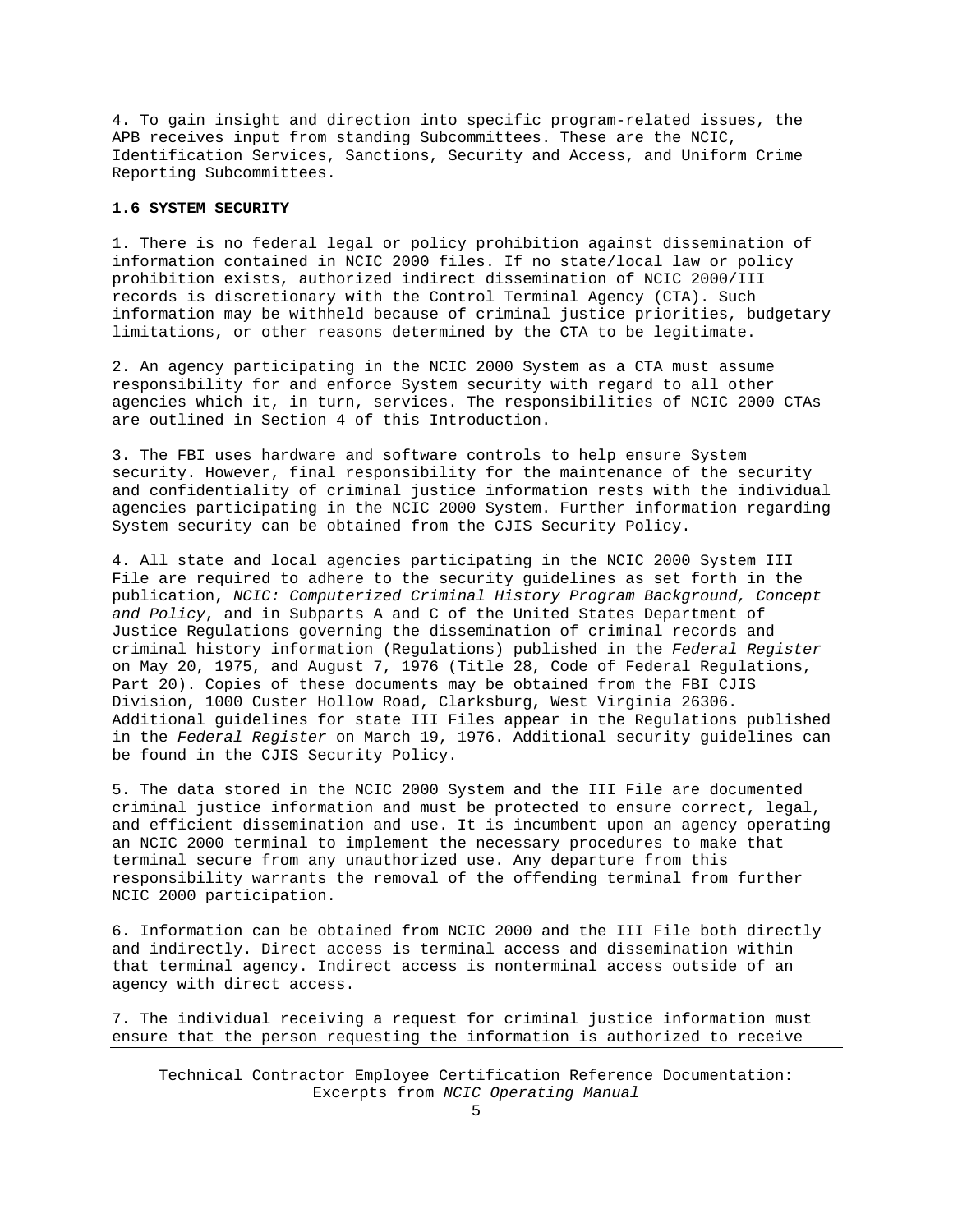the data. Dissemination of most file data are discretionary with the CTA, whereas NCIC 2000 Convicted Person on Supervised Release, Convicted Sexual Offender Registry, Violent Gang and Terrorist Organization, inactive Protection Order, and III File data are confidential and should be treated accordingly. Unauthorized request or receipt of NCIC 2000 material could result in criminal proceedings brought against the agencies and/or the individuals involved.

## **1.7 SYSTEM DISCIPLINE**

1. To help ensure the proper operation of the NCIC 2000 System, the standards, procedures, formats, and criteria mentioned in this manual must be strictly followed. In this respect, NCIC 2000 CTAs must not only follow the rules set forth but must also ensure that agencies they are servicing do the same.

2. Complete, accurate, and timely records are essential to ensure System integrity. Users also are encouraged to enter records in a timely manner to afford the maximum protection to the law enforcement officer by providing upto-date information. Although the use of NCIC 2000 is voluntary, delayed entry of records in NCIC 2000 reduces or eliminates the possibility of apprehending wanted persons, locating missing persons, and recovering stolen property.

3. Promptness in modifying, locating, or clearing records in the System will help to keep the System free of outdated information.

4. NCIC 2000 provides information for decisionmaking by investigators, patrol officers, judges, prosecutors, and corrections officials. The information furnished by NCIC 2000 must be evaluated along with other facts known to the officers, investigators, judges, prosecutors, and corrections officials.

5. When an agency receives a positive response from NCIC 2000 and an individual is being detained or a piece of property can be seized, an immediate confirmation with the agency that originated the record in the System is necessary. This confirmation ensures the validity of the hit before an arrest or seizure is made. Likewise, the originating agency has the duty to respond promptly with the necessary confirmation and other pertinent details. (Hit confirmation procedures can be found in Section 3 of this Introduction.)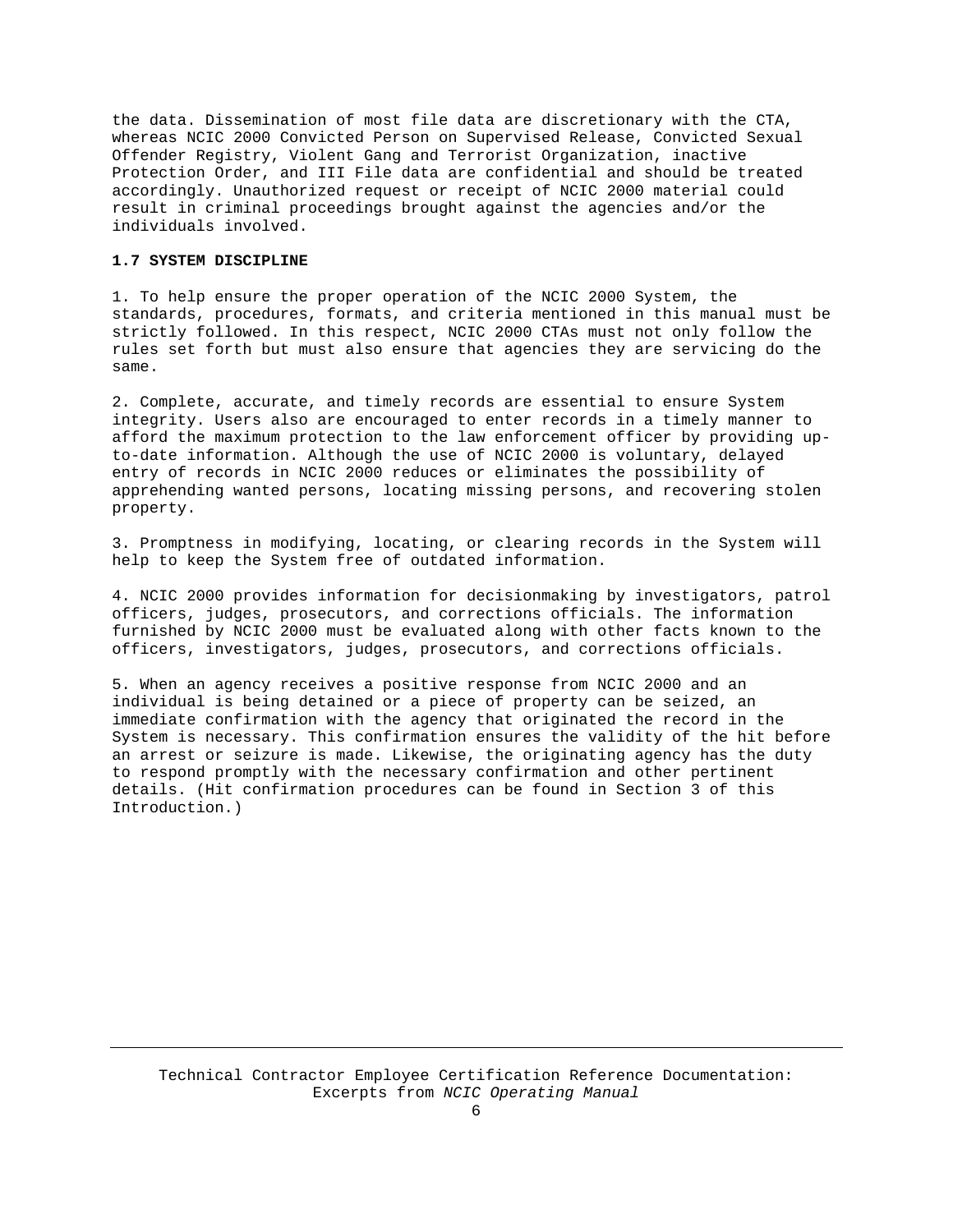### **SECTION 5--NCIC 2000 STANDARDS AND SANCTIONS**

## **5.1 STANDARDS**

The use of "effective communications" to help the criminal justice community perform its duties not only means providing access to and obtaining detailed information from pertinent computerized databases, but also includes the amount of time required to access the databases. While an entry, inquiry, or update message may contain specific and detailed information, the message (communication) could be very ineffective if it cannot be transmitted to the data center and a response cannot be received from the data center within a reasonable amount of time. It is not uncommon to hear of a hit occurring minutes after the record was entered. Restrictions have also been placed on the amount of time that a person may be detained while an inquiry is being made to determine whether a record is on file in a database. The rapid transmission of messages is extremely important, and standards were prepared to ensure that messages are transmitted and processed within a reasonable amount of time.

To ensure the integrity of the System, certain policies and standards must be completed, adopted, and followed. Through these policies and standards, a tool of measurement is provided against which the CJIS APB can measure the performance of the component parts of the System as a whole. These policies and standards also must address the specific areas of complaint of the "special" case situations.

### **5.2 STANDARDS FOR INQUIRY RESPONSE TIME - HOT FILES (NON-III) FOR SINGLE HIT/NO IMAGE RESPONSES**

## **High-Speed Line - Computer Interface**

1. Average message response time for an inquiry from the CTA to NCIC 2000 and back to the CTA should not exceed 2 seconds.

2. Average message response time from a CTA to an agency interfaced with the CTA should not exceed 12 seconds after transmission of the inquiry, with 2 of the 12 seconds allocated to the transmission to, processing by, and return of the response from NCIC 2000 as described in standard 1 above.

3. Average message response time for an end-user terminal interfaced with a local/regional system which is interfaced with a CTA should not exceed 22 seconds after the transmission of the inquiry, with 12 of the 22 seconds allocated to the transmission to, processing by, and return of the response from the CTA and NCIC 2000 as described in standards 1 and 2 above.

4. Average response time from any local/regional system or terminal interfaced directly with the NCIC 2000 computer (i.e., NCIC 2000 lines which terminate at an agency that is not a CTA) to an end-user terminal interfaced with the local/regional system shall not exceed 12 seconds, with 2 of the 12 seconds allocated to the transmission to, processing by, and return of the response from NCIC 2000 as described in standard 1.

Technical Contractor Employee Certification Reference Documentation: Excerpts from *NCIC Operating Manual*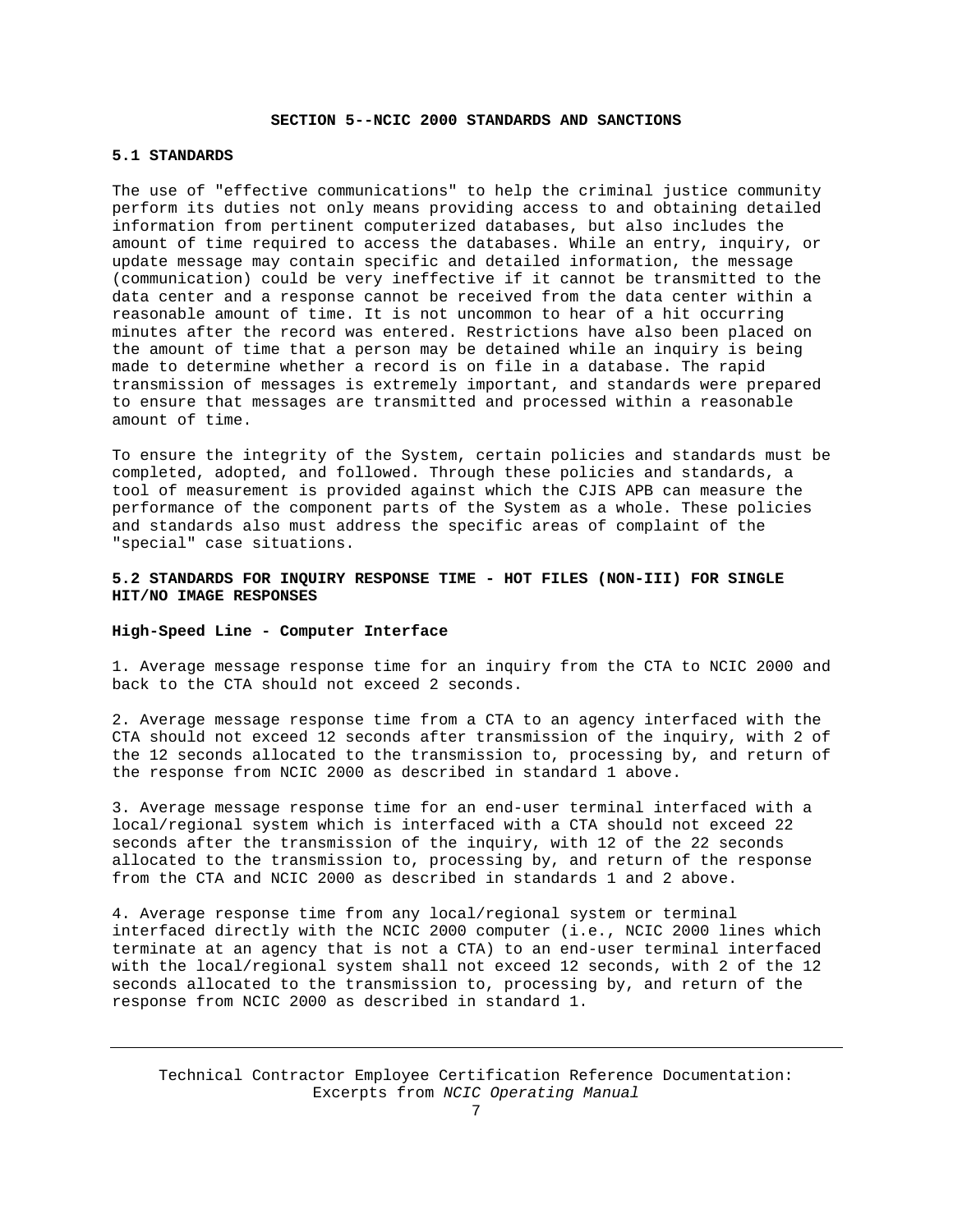5. An additional 10-second allowance can be made for additional network interfaces. These interfaces will include servers to local area or wide area networks, intranets, and wireless communication systems (commercial and private). For example, mobile units connected to a wireless communications system and then connected to a metropolitan server which is interfaced with the CTA and then connected to NCIC will be allowed a 32-second total response time from the initial inquiry.

**Note:** Average time should be based upon a compilation over a 28-day period. Abnormal operating times, such as during the installation of a new computer, should be excluded from the 1-month compilation.

# **5.3 STANDARDS FOR RESPONSE TIME - III**

1. Average message response time for an inquiry from the CTA to NCIC 2000 and back to the CTA should not exceed 5 seconds.

2. Average message response time from a CTA to an agency interfaced with the CTA should not exceed 15 seconds after transmission of the inquiry, with 5 of the 15 seconds allocated to the transmission to, processing by, and return of the response from NCIC 2000 as described in standard 1 above.

3. Average message response time for an end-user terminal interfaced with a local/regional system which is interfaced with a CTA should not exceed 25 seconds after the transmission of the inquiry, with 15 of the 25 seconds allocated to the transmission to, processing by, and return of the response from the CTA and NCIC 2000 as described in standards 1 and 2 above.

4. Average response time from any local regional system or terminal interfaced directly with the NCIC 2000 computer (i.e., NCIC 2000 lines which terminate at an agency that is not a CTA) to an end-user terminal interfaced with the local/regional system shall not exceed 15 seconds, with 5 of the 15 seconds allocated to the transmission to, processing by, and return of the response from NCIC 2000 as described in standard 1 above.

5. An additional 10 second allowance can be made for additional network interfaces. These interfaces will include servers to local area or wide area networks, intranets, and wireless communication systems (commercial and private). For example, mobile units connected to a wireless communications system and then connected to a metropolitan server which is interfaced with the CTA and then connected to NCIC will be allowed a 32 second total response time from the initial inquiry.

**Note:** Average time should be based upon a compilation over a 28-day period. Abnormal operating times, such as during the installation of a new computer, should be excluded from the one-month compilation.

### **5.4 STANDARDS FOR RECORD ENTRY BY USER AGENCY**

1. Any agency having investigative authority and jurisdiction and having an FBI CJIS- assigned ORI must enter records into NCIC 2000 which meet NCIC 2000 criteria as soon as reasonably possible after the minimum data for entry is available.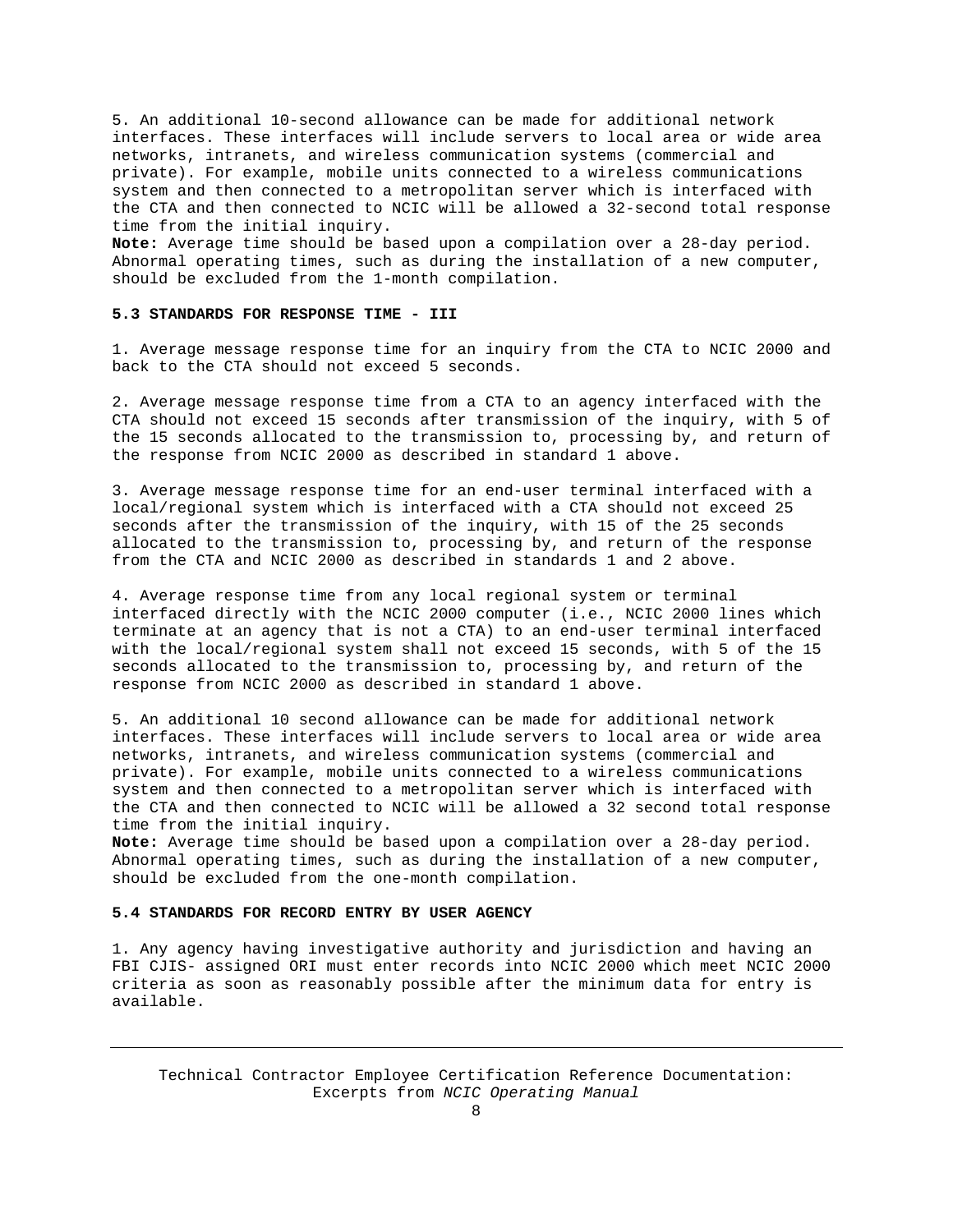2. The CTA shall be responsible for assuring that every agency which has a terminal or access to a terminal by some interagency agreement and has an FBI CJIS-assigned ORI and investigative authority and jurisdiction may enter records into NCIC 2000.

3. Every agency that enters records destined for NCIC 2000 must assure that hit confirmation is available for all records, except III records, 24 hours a day either at that agency or through a written agreement with another agency at its location.

4. Every agency is responsible for the removal of an NCIC 2000 record as soon as it is aware that the record is no longer valid.

5. Average message response time for an entry from the CTA to NCIC 2000 and back to the CTA should not exceed 5 seconds.

6. Average message response time from a CTA to an agency interfaced with the CTA should not exceed 20 seconds after transmission of the entry, with 5 of the 20 seconds allocated to the transmission to, processing by, and return of the response from NCIC 2000 as described in standard 5 above.

7. Average message response time for an end-user terminal interfaced with a local/regional system which is interfaced with a CTA should not exceed 35 seconds after the transmission of the entry, with 20 of the 35 seconds allocated to the transmission to, processing by, and return of the response from the CTA and NCIC 2000 as described in standards 5 and 6 above.

8. Average response time from any local/regional system or terminal interfaced directly with the NCIC 2000 computer (i.e., NCIC 2000 lines which terminate at an agency that is not a CTA) to an end-user terminal interfaced with the local/regional system shall not exceed 20 seconds, with 5 of the 20 seconds allocated to the transmission to, processing by, and return of the response from NCIC 2000 as described in standard 5 above.

## **5.5 STANDARDS FOR SYSTEM AVAILABILITY**

1. The NCIC 2000 System availability goals shall be 100 percent with 99 percent as minimum acceptable performance.

2. The CTA computer availability goals shall be 100 percent with 98 percent, as minimum availability time.

3. The local/regional computer availability goals shall be 100 percent with 96 percent as minimum.

#### **5.6 STANDARD REGARDING EQUIPMENT AND TECHNOLOGY COMPATIBILITY**

Equipment and/or technological incompatibility shall not be sufficient justification for any agency to operate outside of the normal CTA configuration.

## **5.7 STANDARDS FOR SERVICES AVAILABILITY**

Those services provided by NCIC 2000 to the CTAs shall be provided by the CTAs to their users with the exception of: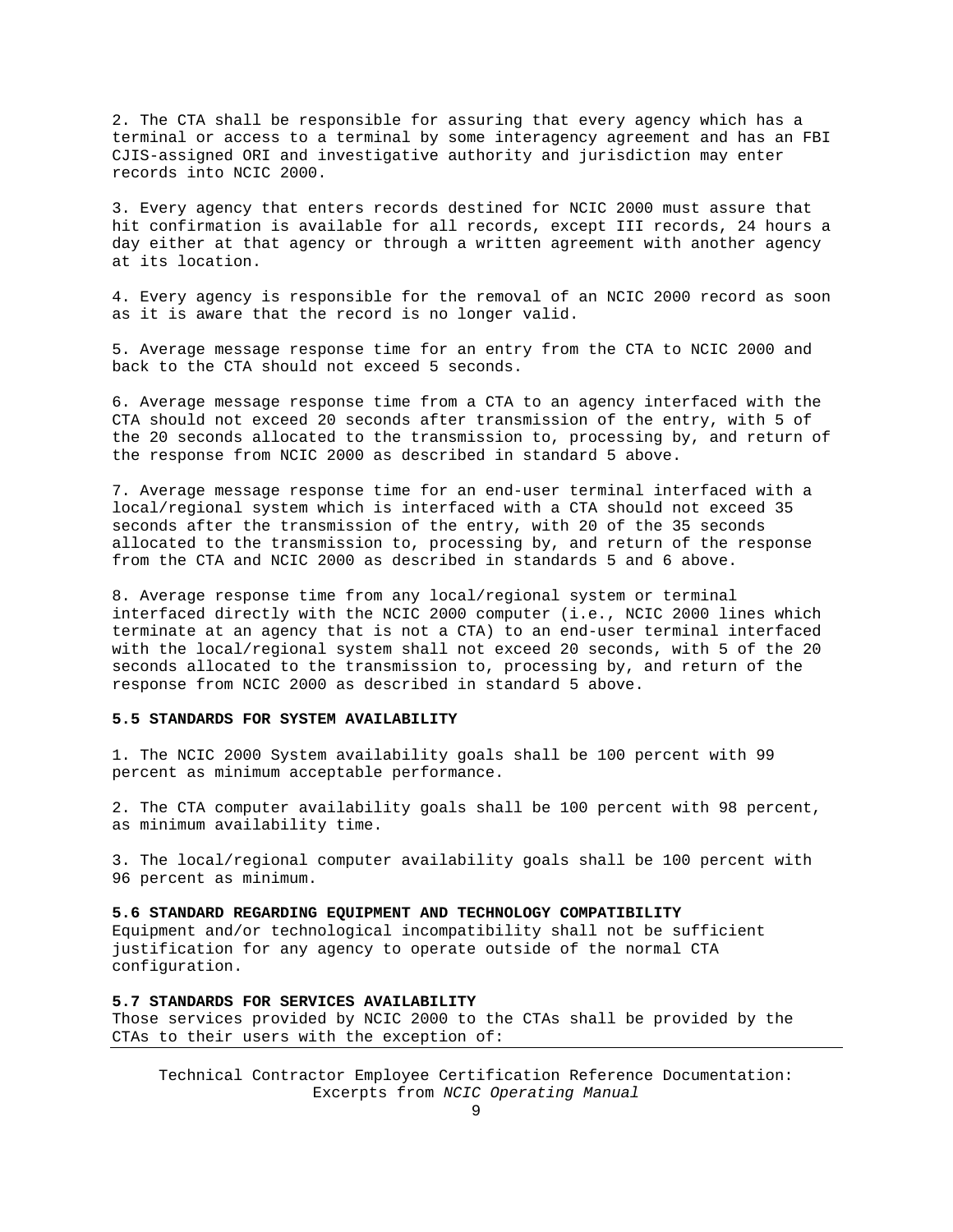1. Services specifically limited to CTAs by FBI CJIS policy.

2. Services which are restricted to certain users by nature of their governmental and/or criminal justice status, federal laws, and regulations governing access to certain types of NCIC 2000 services.

3. Services which may be contrary to a state law or executive order. "Users" include those agencies having a direct telecommunications link with a CTA and any regional dispatch center, electronic switcher, satellite computer, or other computer interface, providing a telecommunications link to user agencies, as well as those agencies who have no telecommunications link but access a CTA via another user which has a tele-communications link. Any regional dispatch/communication center shall be required by the CTA to provide the same services to their users as those provided to them by the CTA.

Services include providing users with:

1. The capability of communicating with and receiving responses from all current and future NCIC 2000 files.

2. The capability to enter an NCIC 2000 record into all current and future NCIC 2000 files which:

1. Meet the NCIC 2000 entry criteria for the file involved;

2. Contain at least the minimum data required by NCIC 2000 for entry and up to the maximum number of identifiers permitted in the record by NCIC 2000; and

3. Contain any of the codes or data permitted by NCIC 2000 in each of the fields.

3. Permission to enter a valid record regardless of the existence of any other record(s) already entered in NCIC 2000 by any other agency(s) for the person or property in question.

4. The capability to add information to, delete information from, and/or change information in a field(s) of an existing NCIC 2000 record.

5. The capability to remove a record from file when a record is determined to be invalid, e.g., the warrant which was the basis for an entry is dismissed or when the missing person or property which is the subject of the record is found.

6. The capability to place a locate against another agency's NCIC 2000 record, including records entered by agencies serviced by the same CTA as well as records entered by agencies serviced by another CTA. The use of the above services by any user agency shall be in accordance with the instructions and procedures contained in the *NCIC 2000 Operating Manual*, the codes contained in the *NCIC 2000 Code Manual*, and new enhancements contained in NCIC 2000 Technical and Operational Updates, CJIS *Information Letter*, or any other official notification from the FBI CJIS Division.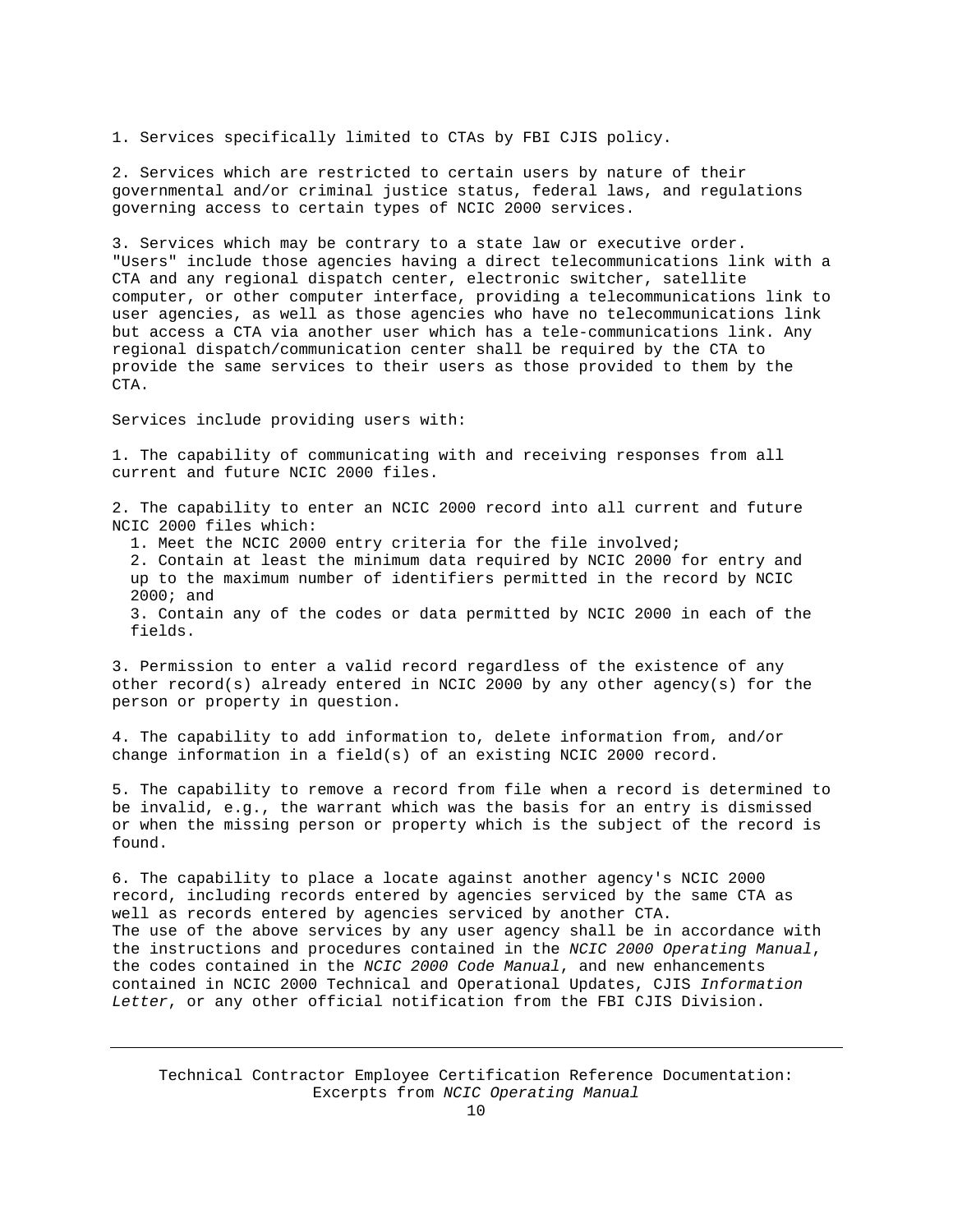## **5.8 INTRODUCTION TO NCIC 2000 SANCTIONS**

1. Purging of an agency's NCIC 2000 records and discontinuance of System access for an agency are the two ultimate sanctions available to FBI CJIS management for enforcement of System policy and procedure. This presumes prosecution for law violations which would normally be handled at the state level and directed toward an individual rather than toward an agency. References to CTAs throughout this report include other agencies with direct NCIC 2000 lines when the inclusion is logical.

2. Considerations

1. An up-to-date FBI CJIS/CTA User Agreement should be on file with the FBI CJIS Division, Programs Support Section, and the respective CTA. It should include reference to the sanctions that could be imposed for failure to comply.

2. Specific references should include but are not limited to: Failure to react properly to error notices Failure to react properly to hit confirmation requests Failure to locate Failure to complete entries/modifications/removals promptly Failure to make complete entries Failure to validate Failure to assure security of equipment and data Failure to provide qualified operators Entry of invalid or nonqualified records

3. A special audit of a CTA should be part of the sanction package.

4. Flagging records of substandard CTA lines should be an option.

5. Deadlines should be imposed on compliance with corrective action notices.

6. Letter to CTAs, rather than being titled "Caution," should be drafted in the framework of a "Request to Comply" with NCIC 2000 Standards. When prolonged failure to comply would result in discontinuance of service, the letter should be explicit in announcing the "Probationary Status" of the CTA or in announcing the date probationary status will begin if compliance is not forthcoming before then.

7. Unless the serious nature of a problem requires immediate discontinuance of service, a letter to the state's governor should precede discontinuance of service.

#### **5.9 SANCTIONS**

1. An NLETS message transmitted by FBI CJIS to the CTA for all nonserious errors and subsequent redirection of the NLETS message by CTA to offending terminal agency. The CTA is to maintain copy of these messages for follow-up.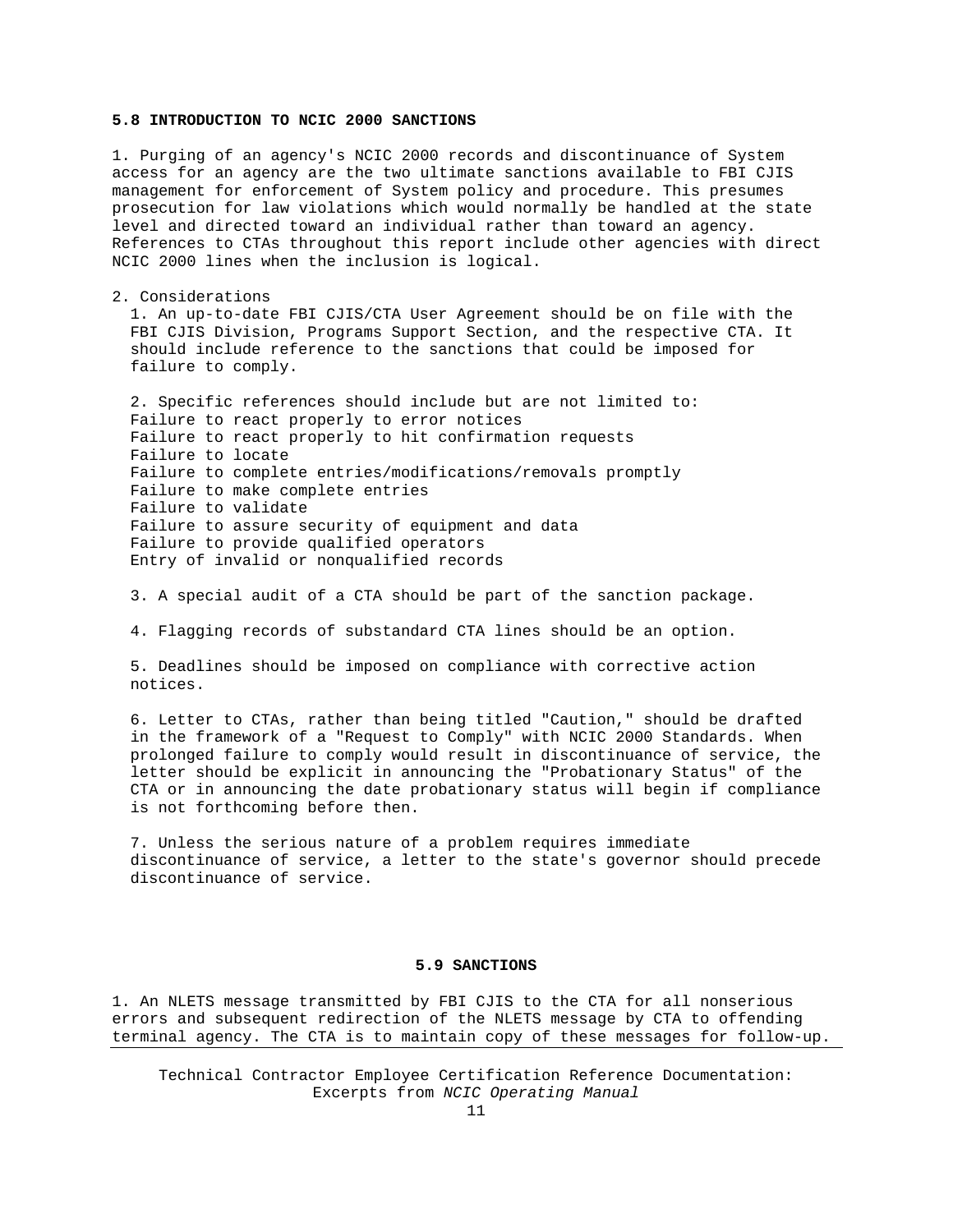2. Verbal notice from CTA to terminal agency for nonserious error intercepted by CTA or intrastate message to offending terminal agencies for nonserious errors or reports thereof. (Note: A record of verbal notices should be retained by CTA for 6 months.) 3. Letter of request for compliance 1. FBI CJIS to CTO/FSC regarding: 1. Untimeliness 2. Inaccuracy 3. Incompleteness 4. Unsatisfactory record quality 5. Unsatisfactory validation 6. Misuse of system notice of probationary status resulting from audit (30 days to correct deficiencies) 7. Serious error failure of a CTA to ensure compliance with hit confirmation policy 2.. CTA to terminal agency 1. Untimeliness 2. Inaccuracy 3. Incompleteness 4. Unsatisfactory record quality 5. Unsatisfactory validation 6. Misuse of System 7. Notice of probationary status resulting from audit (30 days to correct deficiencies) 8. Serious error 9. Failure of the terminal agency to comply with hit confirmation policy 4. Letter of intent to remove from System if deficiency not corrected 1. CJIS APB to CTA head 1. Continuous serious error trend 2. Audit failure status (not corrected within 30 days of first letter of request) 3. Intentional misuse of Purpose Codes in III 4. Continuous failure of CTA to ensure compliance with hit confirmation policy 2. CTA to terminal agency 1. Continuous serious error trend 2. Audit failure status (not corrected within 30 days of first letter of request) 3. Misuse of III 4. Continuous failure of the terminal agency to comply with hit confirmation policy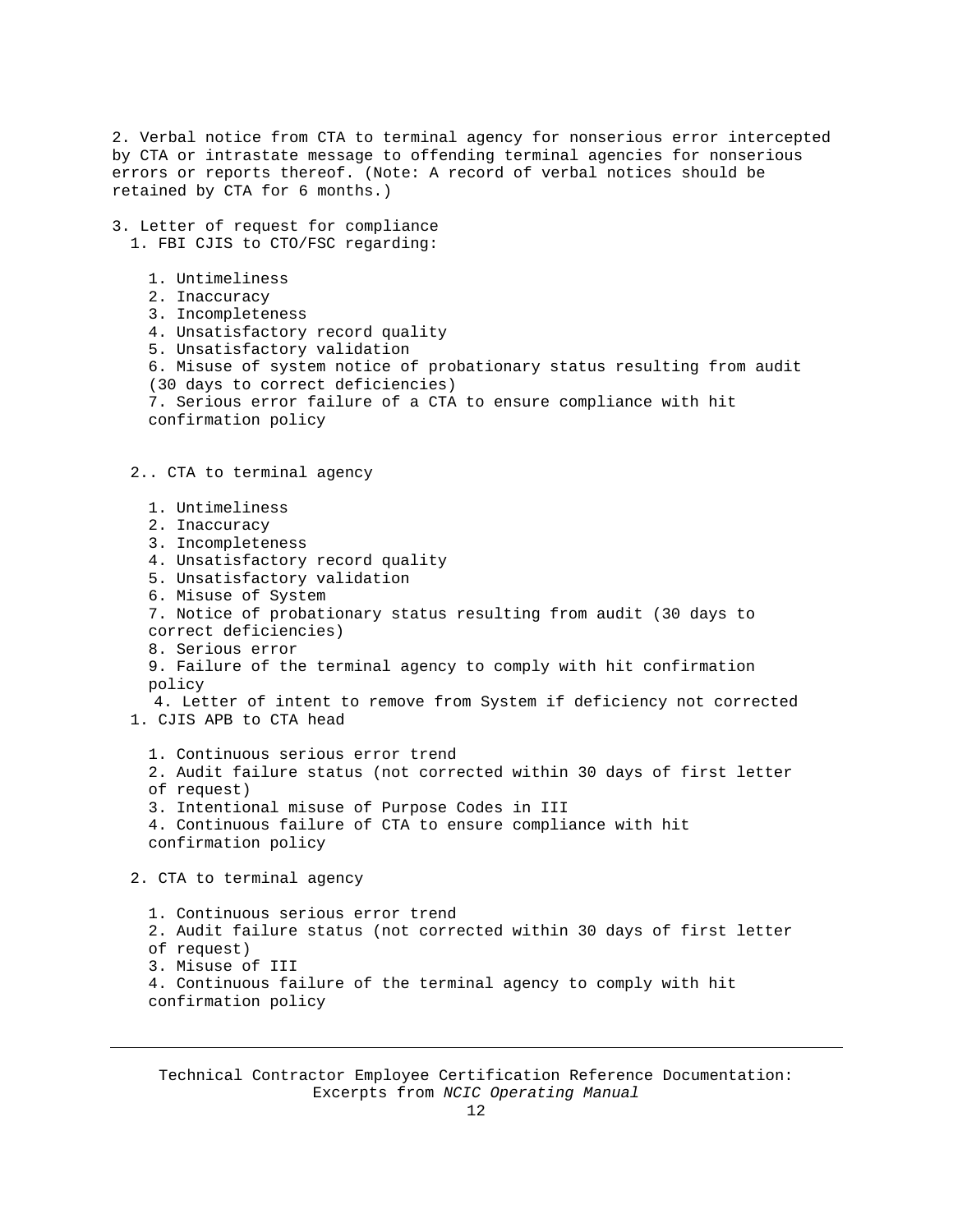5. Advisory letter to state governor 1. FBI CJIS to governor with copy to CTA

- 1. Serious error trend
- 2. Audit failure (30 days to correct)
- 3. Probationary status has been modified to failure status (additional
- 30 days to correct)
- 4. Unsatisfactory record quality trend
- 5. Report unsatisfactory validation or failure to correct validation

2. CTA to terminal agency - removal of records and discontinuance of service is imminent

1. Serious error trend

- 2. Audit failure (30 days to correct)
- 3. Probation status to failure status
- 4. Unsatisfactory record quality trend

5. Report unsatisfactory validation or failure to correct validation 6. Removal from System includes purge of all records and discontinuance of

service pending reinstatement.

1. CJIS APB and FBI CJIS jointly initiate removal of CTA from active System use.

2. CTA may discontinue service to an offending agency and purge that agency's records from state and NCIC 2000 files.

7. Reinstatement

1. Upon satisfactory proof that the offending CTA has corrected its deficiencies, the APB may reinstate.

2. Upon satisfactory proof that the offending agency under review has corrected its deficiencies, the CTA may reinstate. The CTA also has the option to defer to another agency which will then become the new CTA.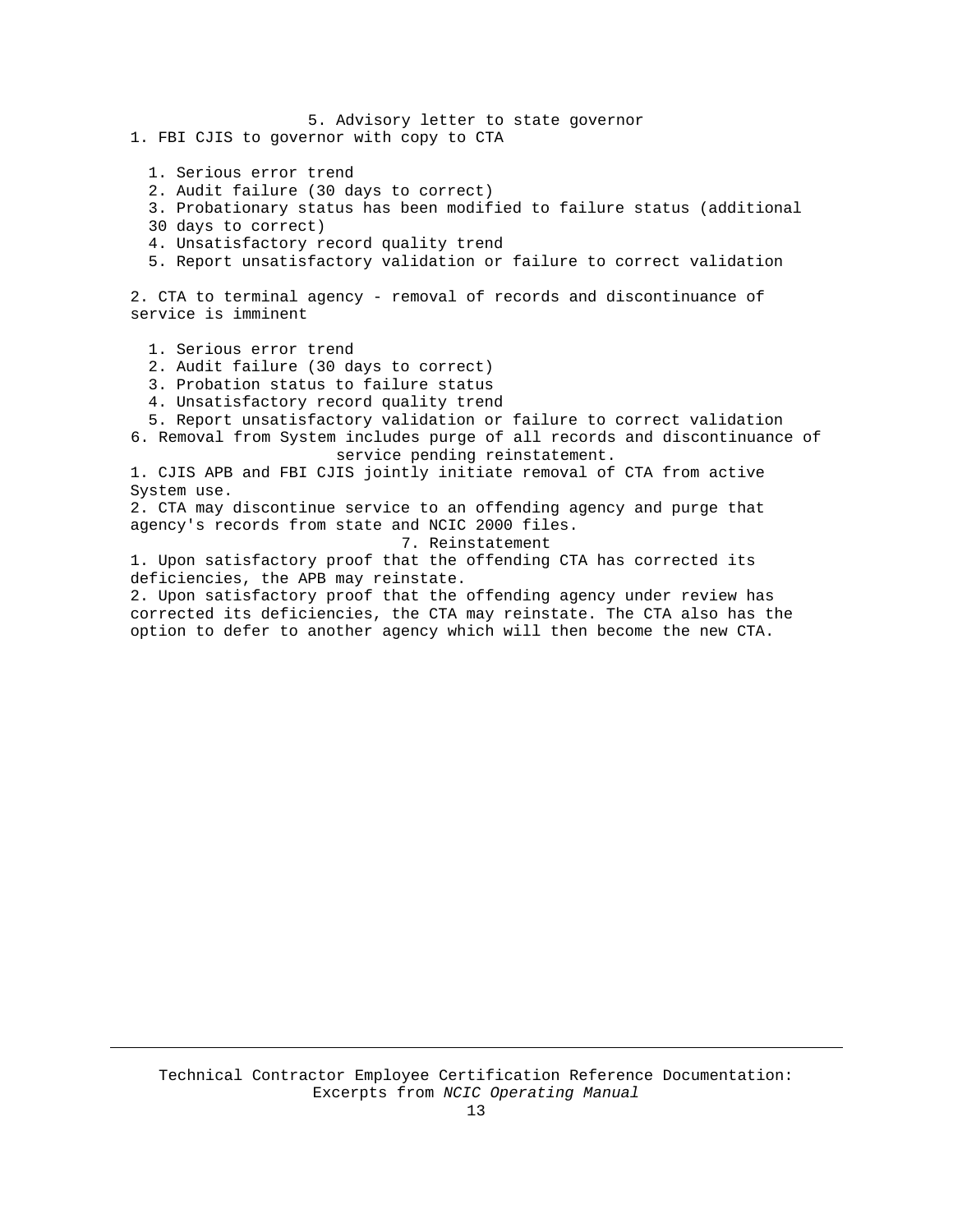### *NCIC 2000*

### *INTERSTATE IDENTIFICATION INDEX (III)*

#### **SECTION 1--SECURITY AND CONFIDENTIALITY**

## **SECURITY AND CONFIDENTIALITY OF CRIMINAL HISTORY RECORD INFORMATION OBTAINED VIA THE III**

Authorization to obtain records via the Interstate Identification Index (III) is governed by federal laws and state statutes approved by the U.S. Attorney General which are applicable to the U.S. Department of Justice, Federal Bureau of Investigation, and the National Crime Information Center (NCIC 2000).

Operators shall use the terminal only for those purposes which are authorized.

Copies of III data obtained from terminal devices must be afforded security to prevent any unauthorized access to or use of the data.

III records shall be maintained in a secure records environment. Such storage of records may be for extended periods only when the III records are key elements for the integrity/utility of the case files/criminal record files in which they are retained.

When retention of III records is no longer required, final destruction shall be accomplished in a secure manner so as to preclude unauthorized access/use. III records should be properly destroyed when the record is no longer current. Because additions or deletions may be made at any time, a new copy should be requested when needed for subsequent use.

The III shall not be used to access a record to be reviewed and/or challenged by the subject of the record. Record requests for this purpose must be submitted in writing either to the FBI Criminal Justice Information Services (CJIS) Division or to the state of record.

The Control Terminal Agency (CTA) shall ensure that all III transactions (both Criminal History Inquiry [QH] and Criminal Record Request [QR]) originating from terminal devices that access the III through the state system shall be maintained on an automated log. This log shall be maintained for a minimum of one year. This automated log shall, in some way, identify the individual initiating each III transaction, as well as the agency authorizing the transaction. III logs shall also, in some way, identify the record recipient. This information can be captured at log-on and can be a name, badge number, serial number, or other unique identifier.